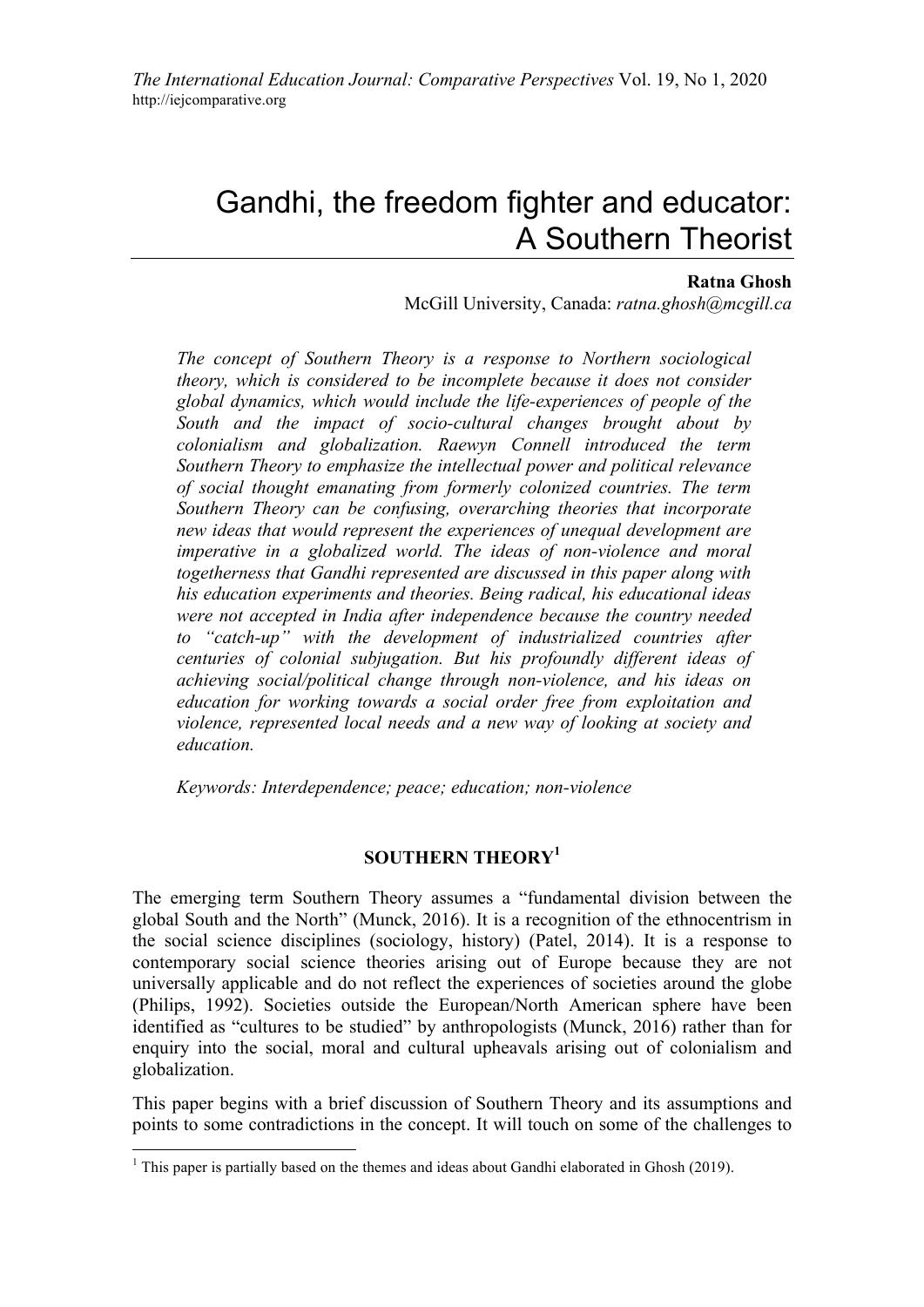the contemporary meta-narratives that have been used in academic writing and the counter-narrative challenges that have come from different theories, such as postmodernism, post-structuralism, and postcolonialism (subaltern studies). The paper will then discuss how people like Gandhi and Tagore had original ideas that are particularly relevant to their societies. In describing Gandhi's work, we see how his focus was to get rid of colonialism and, particularly, colonialism of the mind through Western influence and industrialization, and how his educational ideas did not match the needs for reconstructing a new India. The paper concludes with a discussion of the relevance of some of Gandhi's ideas related to peace in the world and for global citizenship education today.

To make a geographical break in theoretical development is both confusing and controversial. It is confusing because the question arises of whether Southern Theory constitutes the ideas of educational reformers from the Global South or the ideas of those who write from the Global North, but are originally from the Global South. The term itself was introduced by an Australian sociologist, Raewyn Connell, in 2007 to refer to sociological ideas emanating from the geographical South because Northern sociological theory is incomplete. They do not apply to all areas of the world, since such theories do not consider global dynamics which would include the life-experiences of people of the South and the impact of socio-cultural changes brought about by colonialism and globalization. The geographical break is controversial because other theories, such as postmodernism, postcolonialism (inspired originally by the work of Edward Said), and poststructuralism (without going into their contributions and failures), all challenged "modernist Western knowledge construction, representation, and truth claims" (Hickling-Hudson, Mathews, & Woods, 2004, p. 4) that are involved in the complexities of decolonization as well as with the consequences of contemporary forms of globalization (Tikly, 2004). As Bhambra (2007, p. 880) put it: "the postcolonial revolution . . . points to what is missing in sociology: an engagement with difference that makes a difference to what was initially thought".

In particular, Subaltern Studies (initiated in the 1980s by Ranajit Guha), starting from a concern with the reconstruction of the worlds of subaltern experience (peasant movements), was given a global reach when it focused on the deconstruction of the various ways in which colonial power had been used. Spivak was influential in arguing "for a more post-structuralist scholarship, attentive to the textual construction of power, and the discourses of domination" steering Subaltern Studies to acknowledging "the centrality of gender and race (and, in the Indian context, caste)" (in *Ranajit Guha,* 2016). Subaltern historians (Chatterjee, 1993; Pandey, 1997) were concerned with a critique of Eurocentrism which saw the Western historical experience as the norm. As has been pointed out, Subaltern Studies was the first academic project that "helped crack the structures of academic orthodoxy wide open" (*Ranajit Guha,* 2016). Moreover, theorists, such as Paolo Freire (1970) from Brazil, have greatly influenced critical pedagogy in the West. The French West Indian psychoanalyst Franz Fanon's (1961) work on the social, cultural and psychological consequences of colonization and decolonization has not only inspired academic discourse but has also inspired national liberation movements in several parts of the world. Homi Bhabha's (1994) concepts of hybridity, mimicry, difference, and ambivalence deal with the ways colonized people negotiate with the power of the colonizer. So, it is not that there have not been theorists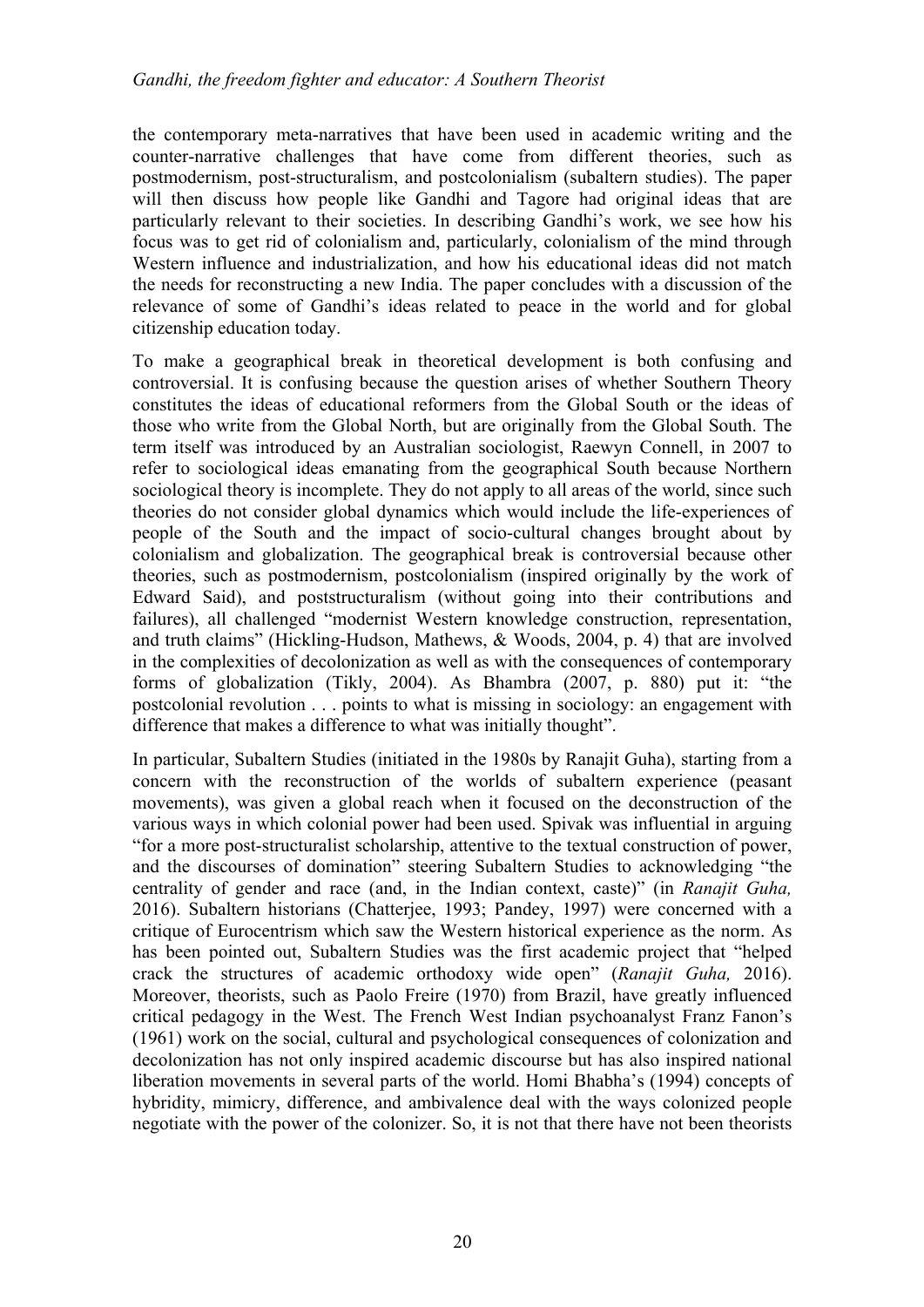from the South but their work is only recently emerging as a powerful challenge to existing models of socio-historical analysis.

Globalization and its most recent manifestation, the COVID 19 pandemic, highlight the "histories of interconnection that have enabled the world to emerge as a global space . . . (And) any new understanding of the global cannot simply be asserted" but needs to address the deficiencies and limitations of what has already been emphasized (Bhambra, 2014, p. 155). As Anne Hickling-Hudson and her colleagues (2004) suggest, we should consider how to combine our resources rather than fragment ourselves by debates that do not get to the heart of our shared concerns.

The question arises as to why it is that influential ideas like that of "writers as diverse as al-Afghani in the Islamic Middle East, Chatterjee and Tagore in Bengal . . . and Sun Yat-sen . . . in China" to quote Raewyn Connell (2007, p. 14), are not part of quotidian scholarship in the North? One reason could be that Said (1979), Bhabha (1994), Guha (1993), Spivak (1988), Chatterjee (1986), Pandey (1997), Freire (1970), Fanon (1961) (to name only a few) were all scholars who studied and wrote from the North and published in Western journals and through Western publishers. Philip Altbach (1971) pointed out that, since the 1970s, the neocolonialism through which countries of the North have maintained power in intellectual publishing, not to mention some other problems such as domination of English (and to some extent French) language in publishing, put vernacular writings at a disadvantage in the countries of the South.

Several writers have observed that the impact of colonialism reaches far beyond the economic and political spheres. Theorists like Fanon (1961), Freire (1970), and Albert Memmi (1965) considered the colonization of the mind as the most insidious condition of being oppressed. In India, Rabindranath Tagore, like Fanon, "thought much about the deformation of the mind brought about by colonial education" (see, Ghosh & Naseem, 2003). Tagore's education outlined an approach of liberating the minds of people in colonial India but has profound relevance for education today (Ghosh, Naseem, & Vijh, 2010). Although he was the first Asian to get the Nobel Prize, he is less well-known in the West compared to Gandhi. As Amartya Sen (1997) points out, despite his enduring presence in West Bengal and India "his near total eclipse in the rest of the world" is partly due to his image in the West as a "remote spiritualist". The Nobel Prize in Literature 1913 was awarded to Rabindranath Tagore "because of his profoundly sensitive, fresh and beautiful verse, by which, with consummate skill, he has made his poetic thought, expressed in his own English words, a *part of the literature of the West*" (emphasis mine) (*The Nobel Prize*", n.d.). That is ironic because Tagore was proudly Indian and wrote in his own language, which was Bengali. He renounced the knighthood that had been conferred on him by the British because "badges of honour make our shame glaring in the incongruous context of humiliation" suffered in the Jallianawala Bagh massacre in Amritsar, Punjab in 1919 (Dutta & Robinson, 1997).

Like Gandhi, Tagore found colonialism humiliating. Both Tagore and Gandhi thought of colonization of the mind as the worst effect of colonization, and education as a means of liberating the minds of people. Ashis Nandy is perhaps most influential in his observation of the deep-rooted impact of colonialism on the cognitive and affective domains of the colonized. Nandy has attempted, in *The Intimate Enemy* (1983), to analyze Gandhi's cultural-psychological sensitivities to colonization's "civilizing mission":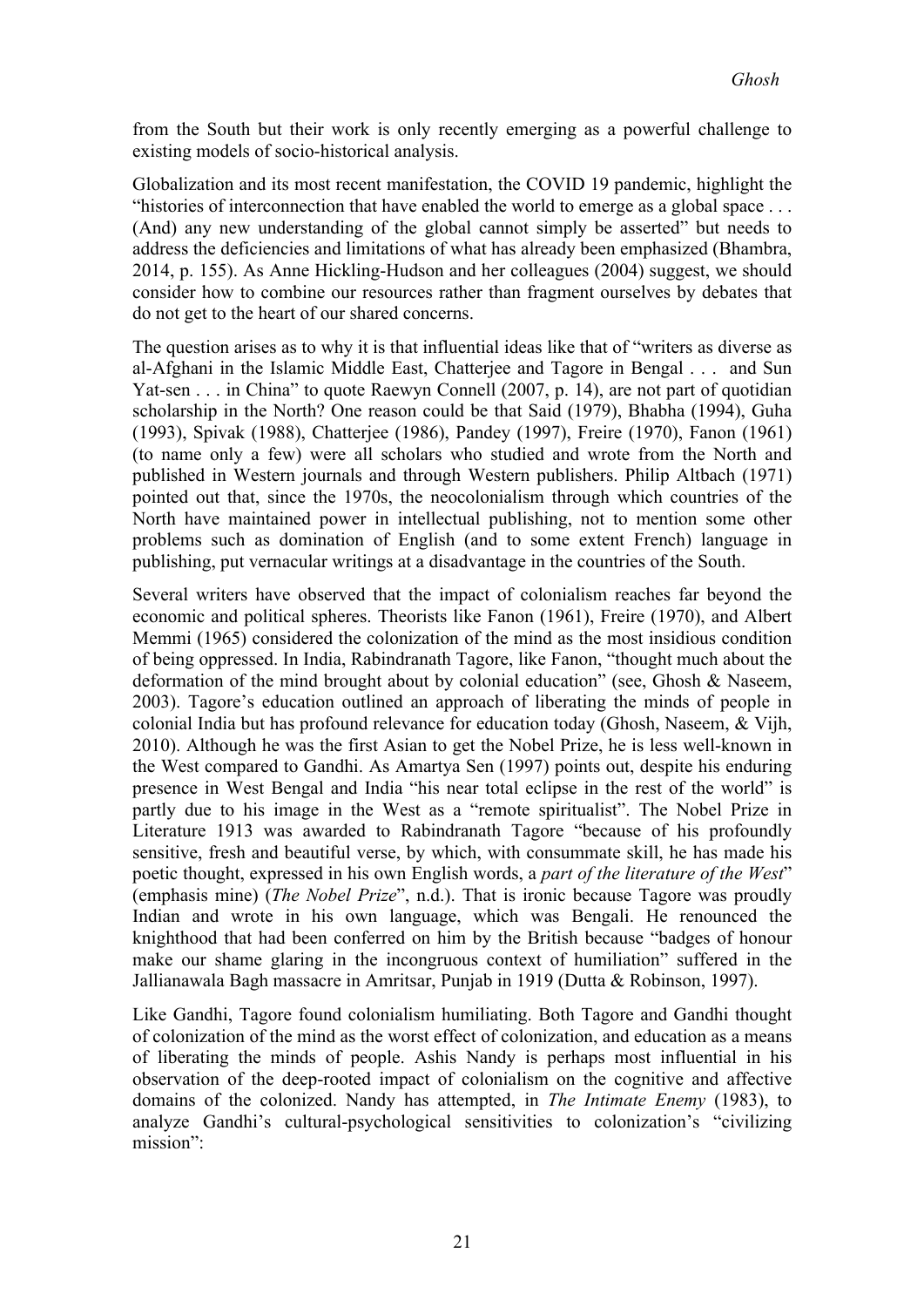The appeal of Gandhi's vision to the ordinary Indian was that it looked grounded simultaneously in India's high culture and its vernacular traditions... Gandhi was... a constant reminder of (1) how the Enlightenment vision had been used to justify virtually all the major forms of Satanism of our times – from the four-continent slave-trade to the creation of three new White continents through conquests and genocide; and (2) how all major forms of organized dissent in the West have justified their violence by turning to social evolutionism and sundry theories of progress which remain racist, ethnocidal and provincial at their core (Boni, n. d.).

#### **GHANDI'S EARLY YEARS**

This paper will go briefly over how Gandhi's ideas, very different from dominant Western ideas on society and education, brought non-violent resistance to British colonial rule and how he was largely responsible for Indian independence. As Nandy points out (Gopalakrishnan, 2017), Gandhi was influenced by India, where he grew up, but he spent his formative years, from 23 to 44 years old, in South Africa. His concept of *Satyagraha* emerged at a mass meeting in 1906 in South Africa, a country which had apartheid (institutionalized racial segregation). Gandhi himself faced racism when travelling in a first-class compartment from which he was thrown out and which spurred him to stay in that country and fight for the rights of Indians there. Yet he has been accused of racism against Black South Africans although he is also credited for inspiring the anti-colonial movements there. Several people have pointed to Gandhi's racist beliefs. In an interesting article titled, *Was Gandhi a racist?*, Adavi, Das, and Nair (2016) write that Gandhi changed his attitudes towards race after attending The Universal Races Congress in London in 1911:

Within a span of seven years after his return to India in 1914, Gandhi transformed from being a supporter of the British Empire into a staunch anti-imperialist. This transition opened Gandhi's eyes to the relation between power and knowledge, and specifically, between imperialism and racism as well as imperialism and culture. Gandhi's anti-imperialism extended from politics to aesthetics.

What made Gandhi extraordinary, Adavi et al say, is that he "transcended these irrational prejudices". Scholars have noted the great contradictions that existed simultaneously in his ideology and which have had repercussions in post-independent India. There are two areas in particular where this is evident: his conception of women and his views on the caste system in India. He made women an integral part of the freedom movement, but he advocated separate roles and responsibilities for them. Similarly, while he fought ceaselessly against the evils of untouchability, he did not challenge the caste system itself. In fact, he almost never mentioned it in his writings. He defended the "traditional hierarchies of caste and gender" (Rao, 2014, p. 294) which are the foundations of inequality in Indian society. Nanda (2012) points out that he rejected the idea that untouchability was part of Hinduism, he believed in the caste system although his ideas on the caste system also changed with time. He was rooted in the context of his time. Tagore, who disagreed with many of his ideas, such as the caste system, saw him at the same time as a person with extraordinary abilities and gave him the name "Mahatma" (great soul).

Born into a middle-class, staunch Hindu family from a traditional vegetarian community, his family strictly followed the caste hierarchy and practised "untouchability". Although the *Constitution of India 1950* legally abolished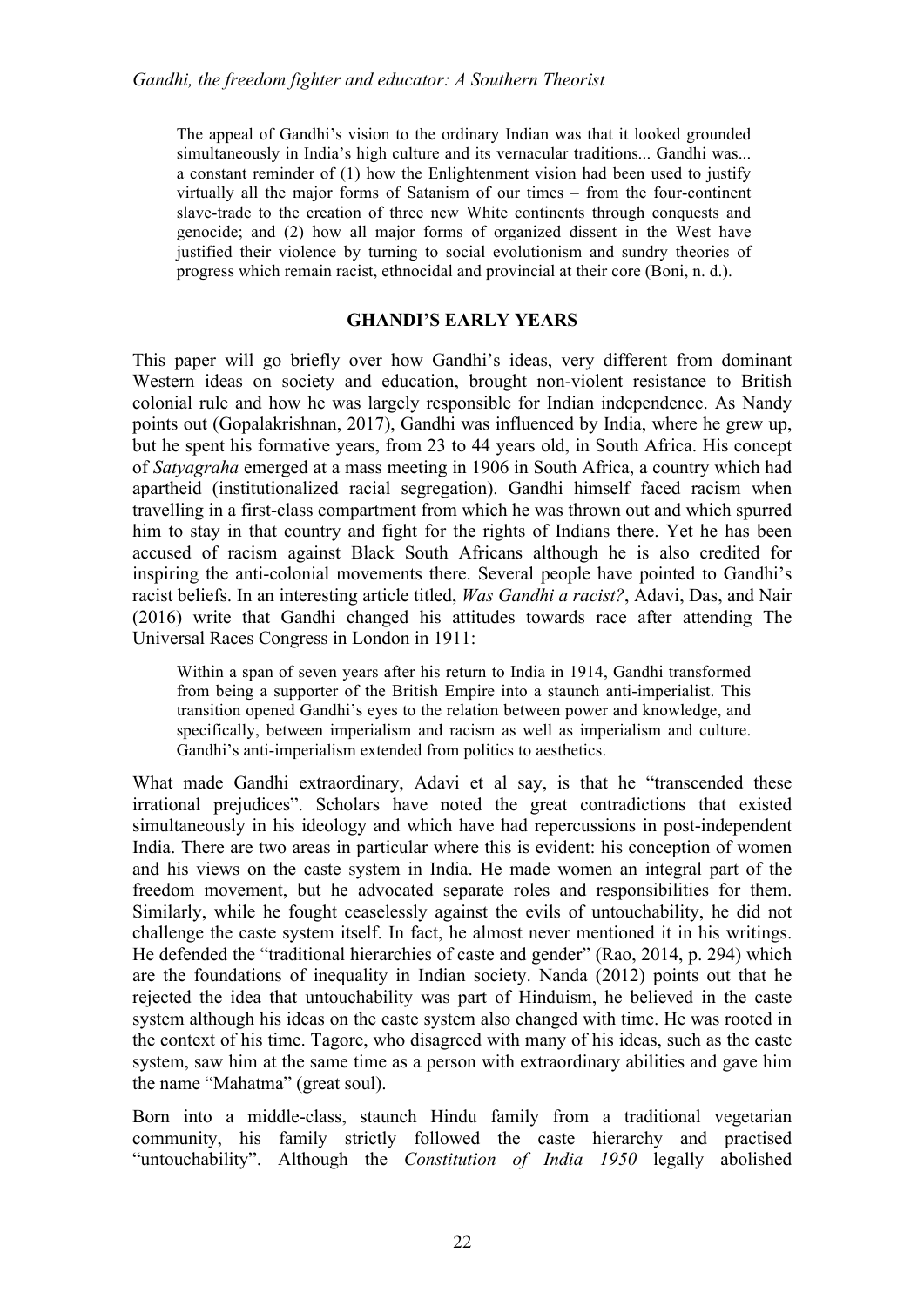"untouchability" after Independence, the practice of ostracising lower castes whose occupations entail "polluting activities" by denying them access to the facilities used by caste Hindus still continues in many parts of India. Caste position is determined by birth and cannot be changed. Gandhi was influenced by his religious upbringing and had many prejudices in his early years, but, with time, he "underwent an intellectual moulting and his transformed world view altered his own perceptions" (Adavi et al., 2016). Gandhi earned his law degree in London and was challenged by B. R. Ambedkar on his ideas of caste. Gandhi was a caste Hindu (he belonged to the Vaishya or Baniya caste) and Ambedkar was from an 'untouchable' caste but, like Gandhi had been admitted to the Bar in London and also had degrees from Columbia University in the US and a DSc from London University. Ambedkar did not agree that the reason for the poverty and oppression of the "untouchables" was economic, rather he believed that their subjugation was due to their identity and low self-esteem and that education was the only way to reverse that phenomenon. Ambedkar, known in India as the chief architect of the Indian constitution, was a brilliant Southern Theorist who is almost totally unknown in the West.

Today, the genius of Mohandas Karamchand Gandhi is known around the globe for leading the greatest non-violent, anti-colonial struggle in history, and his ideas of nonviolence and *Satyagraha* are emulated by many. Gandhi saw the colonizer as the oppressor, and freedom for him was not only political but, more importantly, it was freedom from ignorance, vulnerability and fear, freedom of the self from the ego through service to society at the individual level.

#### **GHANDI'S IDEAS**

Gandhi was influenced by both Eastern and Western thinkers as well as by several religious writings, such as those of the Buddha, Mohammad, and Christ (and was especially affected by the *Sermon on the Mount*). He read Socrates as well as Hindu philosophy from the *Gita* and the *Upanishads*. His ideas were a complex mix of the social experiences of his position in colonial India and apartheid South Africa, and the influences of several philosophies and ideologies. His ideas, including his theories on education, were shaped by a firm belief in God, the dignity of human life, and dignity of labour. Albert Einstein is known to have pointed out that Gandhi 's great contribution to our time was his determination to moralize politics. Gandhi believed that moral values, such as love, truth, and nonviolence, applied to both one's private and the various areas of public life (such as politics or business). Religion and love were important and he was categorical that violence was never the answer but that non-violent force may be necessary. He was totally against violence: "an eye for an eye will only make the whole world blind".

His core principle was *Ahimsa* or non-violence, but he is known for *Satyagraha*, which in Sanskrit means 'holding on to truth' that was his mass passive resistance movement against colonial rule, as well as for *Sarvodaya* or welfare for all. The ideals of equitable distribution of wealth, the dignity of labour and communal social structure based on an agricultural economy were influenced by John Ruskin, born exactly two hundred years before in 1719 and author of *Unto This Last,* which transformed Gandhi's life (Gandhi, 1940). Like Ruskin, Gandhi believed in a hierarchical order (e.g. the caste system) but worked for the upliftment of the untouchables and oppressed people within the existing social order.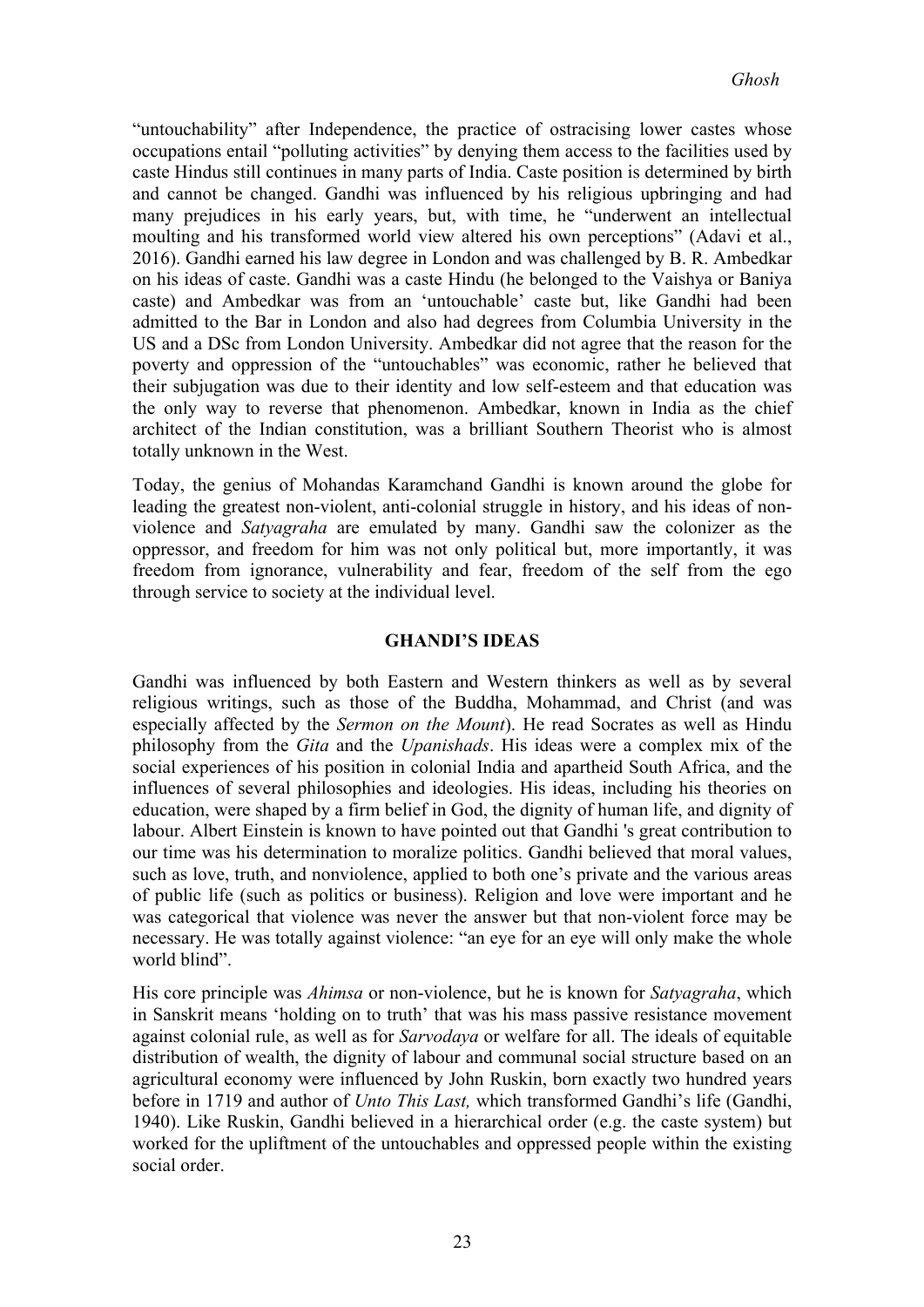Another book which left a lasting impression on Gandhi was Leo Tolstoy's *The Kingdom of God is Within You*, which was banned in Russia and was published in Germany. Tolstoy and Gandhi corresponded for several years. He was the source of the non-violent resistance and inspired Gandhi's ideas about peace and justice. Although strongly influenced by Tolstoy's idea of non-violence, the two differed in political strategy. Unlike Tolstoy, who was a pacifist and suggested self-denial (following Christ), Gandhi was for political involvement. Guided by the Bhagwad Gita, Gandhi went beyond non-violence to self-realization through non-violent resistance against the British government in the form of boycotts, sit-ins, strikes and demonstrations, and fasts for which he was famous. To him, non-violence was an act of courage, not of fear. He did not think of non-violent resistance as passive, because civil disobedience or noncooperation was not merely opposition but a process of reconstructing society through love and the search for truth: it was pro-active rather than reactive.

#### **EDUCATION**

Gandhi is not known for his ideas on education, although he experimented with different models of schooling in South Africa even before he did in India, and published extensively on education. For him, education was an integral part of reconstructing India. His ideas on education were thought to be too idealistic and impractical to be accepted in post-independent India, whose natural development had been impeded with two and a half centuries of colonial subjugation and, at independence, there was an urgent need to modernize and industrialize.

In South Africa, Gandhi experimented with two models of education. The Pheonix Settlement was established to try communal living. All persons living in the farm received equal wages no matter what they did, and education was achieved through manual work. The aim was to struggle against inequality in a society based on *Satyagraha* or non-violence in the face of injustice and the racist laws in South Africa. After three years, he left the establishment in the hands of one of his sons and started the Tolstoy Farm. There, he introduced vocational training of both boys and girls between the ages of six to sixteen in co-educational classes. The students worked on the farm and had about two hours of book learning daily taught in the mother tongue through unconventional methods. He also introduced spiritual training and the students participated with their fellow students in their respective religious observances. He aimed at holistic development through manual labour to develop the ideals of social service and moral citizenship in children. This became the focus of his *Satyagraha* movement in protest of discriminating laws against Indians in South Africa. Tolstoy Farm was disbanded three years later but it had served as an ideal laboratory for his ideas on education. Upon his return to India, he started the Sabarmati Ashram to continue experimenting in education and it runs to this day. Built on his educational philosophy of *Sarvodaya*, the aim of the Ashram is the child's full and holistic development to achieve the well-being of everyone.

Gandhi had several publications on education (*The Problem of Education*, 1932). He regularly wrote about educational matters in his weekly English newspaper, *Young India*, and another weekly newspaper, *Harijan*, published in English, Hindi as well as in his mother tongue Gujarati.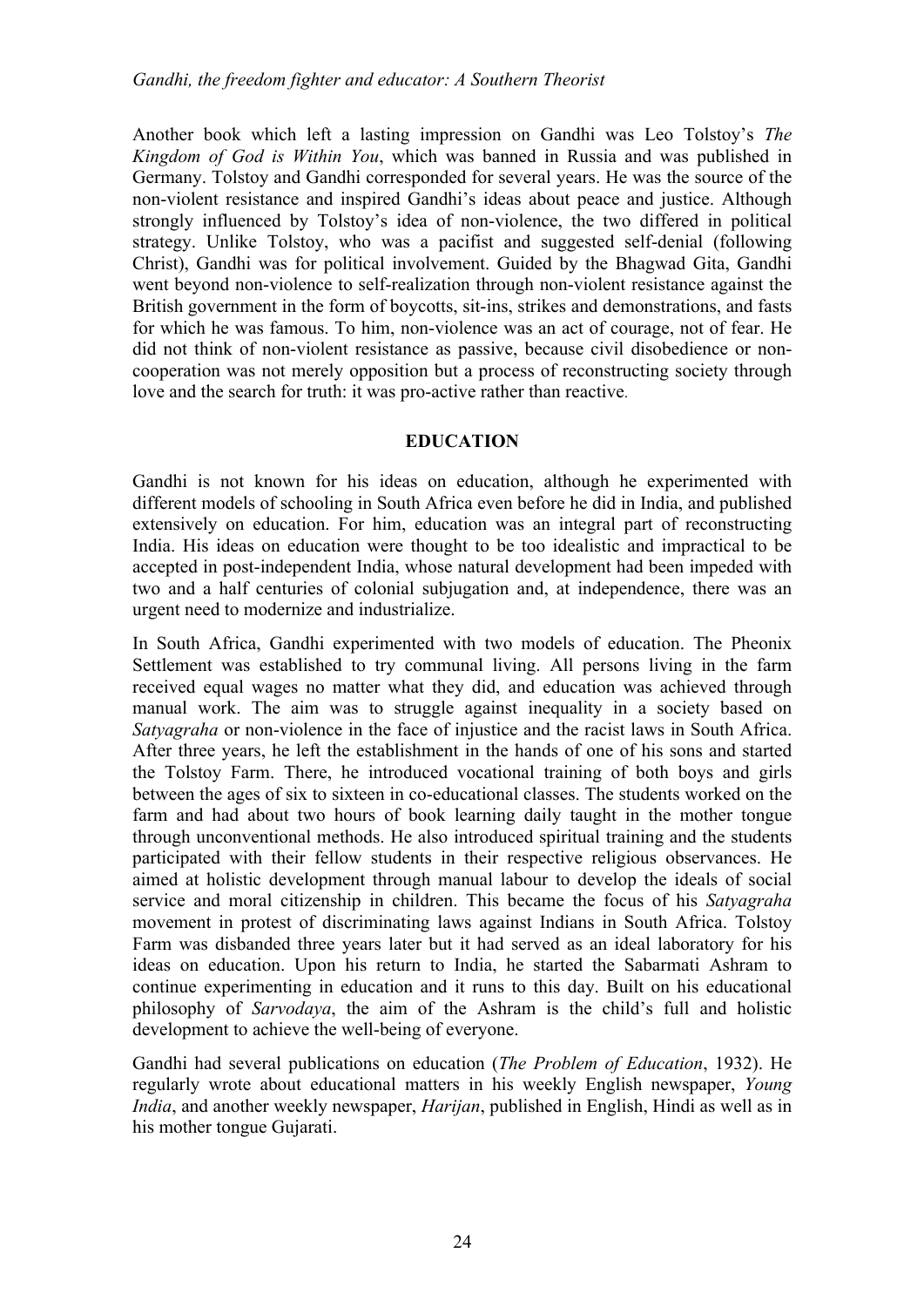His ideas (Gandhi, 1940) on education were radical and focused on self-realization and self-knowledge, with the aim of serving society: "true education lies in serving others" (Rajput, 1998). Gandhi focused on Indigenous content which would be relevant to the lives of students because he saw Western education as imprinting the image of the oppressor on the minds of Indians. He focused on craft around which education should be given. His ideas were outlined in *Nai Talim* (basic education), an alternative model of mass elementary education proposed in 1936. He suggested a curriculum for mass elementary education following the spiritual principle that knowledge and work are not separate.

Gandhi's views on basic education for all ages were greatly influenced by his philosophies of *Satya* (truth), and *Ahimsa* (non-violence). His philosophy included a firm belief in God. He had felt the absence of spiritual knowledge in his own education and did not agree with secular education. However, he did not insist on any organized religion or religious belief to be part of education. A staunch Hindu himself, he nevertheless believed that other faiths contained their own value. They were to be respected and were worthy of study. To him, religion was "service of humanity . . . The term 'religion' I am using in its broadest sense, meaning thereby self-realization or knowledge of self" (Gandhi, 1940, p. 47).

*Nai Talim* was not only aimed at political freedom from the colonial power but freedom of the colonized mind, freedom from fear: "Education is that which liberates" (Gandhi, 1946). To achieve a nation-state which was based on moral laws, it was essential to have Indigenous education and remove the stronghold of modern Western industrial civilization, which Gandhi saw as involving violence against people as well as against nature. Gandhi was a humanist and he saw truth, love, and non-violence as the means towards achieving a humanistic society. Love is not only an essential ingredient of a child's education but a child should learn that hate can be conquered by love. In its philosophy, content, and method of teaching, it was a radical change, emphasizing apprenticeship and manual skills, and mother tongue as the medium of instruction. The Ministry of Education and Social Welfare, Government of India described Gandhi's concept of basic education in 1956: "Basic education as conceived and explained by Mahatma Gandhi, is essentially an education for life and, what is more, an education through life. Its aims are creating eventually a social order free from exploitation and violence." (Pandey, 1997, p. 182).

Gandhi believed that the teacher should be directive and act as a role model for the students while serving as a living example to impart a spiritual education. The life and character of the teacher were important in modelling moral training which his educational experiments had shown him. He did not give much thought to the economic aspect of the teacher and assumed that the crafts would bring in enough money to make the schools self-sufficient (Adams, 2009).

The teaching method he advocated was "learning by doing" or experiential learning, which many educators such as Dewey and Tagore also advocated. The focal point was "crafts" (e.g. spinning) for self-sufficiency which was not merely for production but for developing the intellect (Deshmukh, 2010). Tagore, too, favoured craft education but that was not his focal point. Gandhi was totally against the focus on the 3Rs (reading, writing and arithmetic) for the majority of children who were disadvantaged in India. Rather, the development of the whole child was more than cognitive development because spiritual and moral development was more important than intellectual and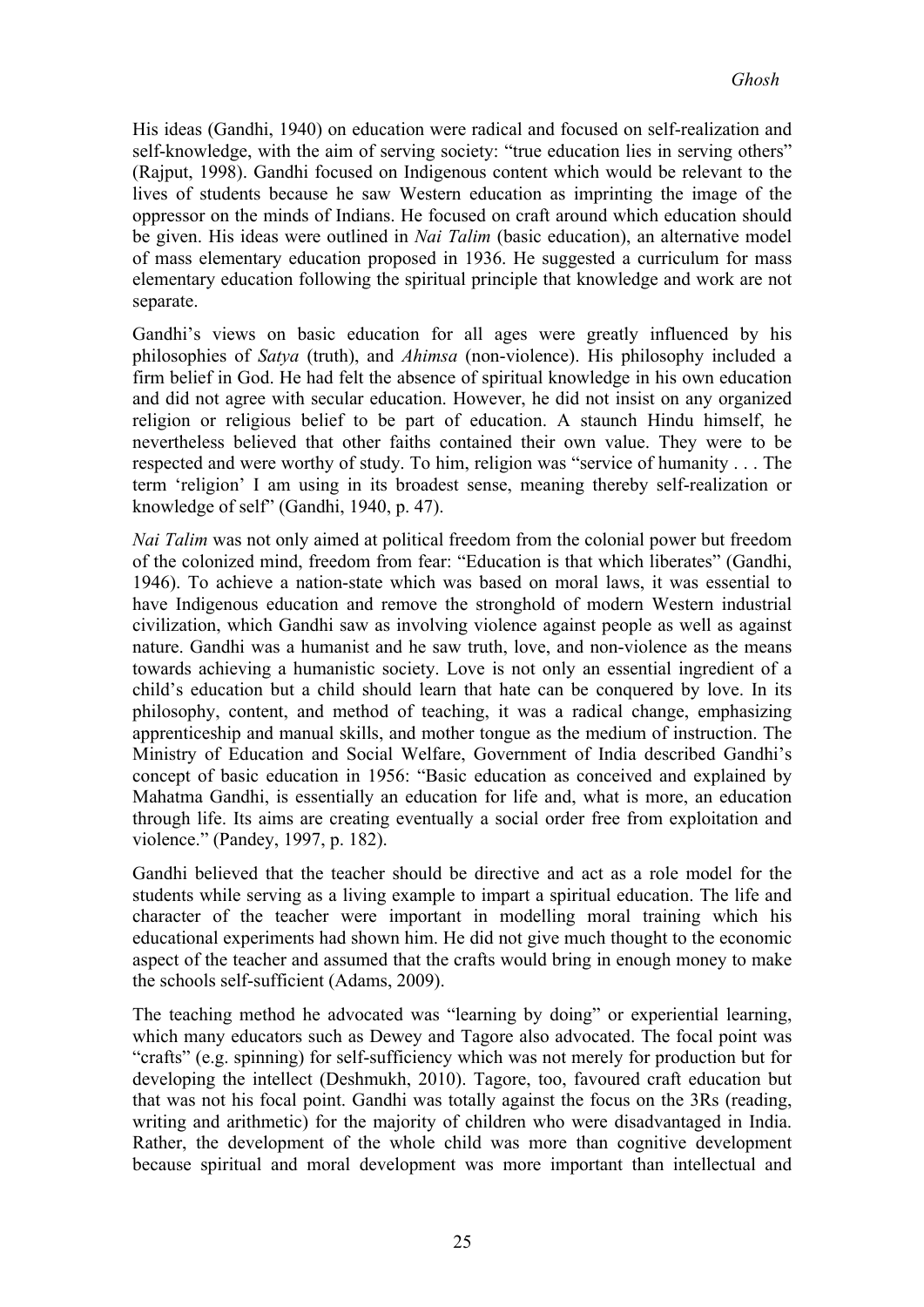vocational training. So, he emphasized the 3Hs: heart (character development and moral training), hand (practical skills), and the head (mind). Seeing the danger in widening the gap between those who were schooled and those who were not, Gandhi focused on manual labour for all students to develop in them the dignity of labour. With the majority of people living in the villages, he wanted to involve the life of the community with popular education – formal and informal – through mass political participation.

With its focus on crafts, manual training for all, Indigenous content, and languages, and non-conventional methods of pedagogy, *Nai Talim* was a major departure from the Brahmanical tradition of earlier education in India as well as from the colonial model of education. Gandhi's proposal for basic education was rejected by the National Planning Committee members who did not think that the broad education that would be necessary to teach various academic subjects to build a new India after decades of colonial rule could be done through vocational education. But Gandhi's main focus was independence from colonial rule and, therefore, education for him was to be the practice of freedom. To him, freedom meant not only political independence but liberation from Western values imparted through Western education and culture. Gandhi was jailed often for his non-violent resistance to colonial authority and spent altogether about seven years in prison.

Gandhi has been criticized for his "puritanical, conservative and pacifist thinking" (Pathak, 2016), considered to be against progress and development, and detrimental to postcolonial India. Ambedkar (1971) questioned Gandhi's fight for the rights of Indians while, domestically, the caste system in India was (and continues to be) a matter of extreme injustice. Gandhi did not succeed in ending the social inequalities of the caste system that has now become entrenched in a spiralling complexity of inequality and quotas. Nor did he include women as equals, even though he brought them into the freedom movement. Partha Chatterjee (1993) pointed out that mainstream politics in the public realm did not articulate gender politics during Gandhi's time. However, this is arguably not a legitimate explanation of Gandhi's attitude towards either gender or caste because he did go outside the box in his defiance of British imperialism. Gandhi simply did not attempt to make structural changes to the oppression and the degradation experienced by women and the lower castes in the educational environment and society in India.

So, there are several contradictions in Gandhi's message. But the significance of his message of non-violence is for peaceful development and change, for an ethics of care and moral togetherness in a fractured world (Ghosh, 2017). Connell (2007) points to Gandhi's "highly sophisticated response to colonialism" as having most successfully "cracked the code of British imperialism" (p.187). By "cracking the code" Gandhi indeed proved the key argument Connell makes that "colonised and peripheral societies produce social thought about the modern world which has as much intellectual power as metropolitan social thought and more political relevance" (p.xii).

Gandhi's ideas have de-centred ideas of power and dependency and shown that nonviolence and moral togetherness can be instruments of change. If peace, rather than power and domination, is really what countries around the world aim for, then global theories would need new concepts to re-cast theories of culture and society. Yet, the North-South divide endures (Arrighi, Silver, & Brewer, 2003) because decolonization and different degrees of industrialization have not reduced the underlying gap, and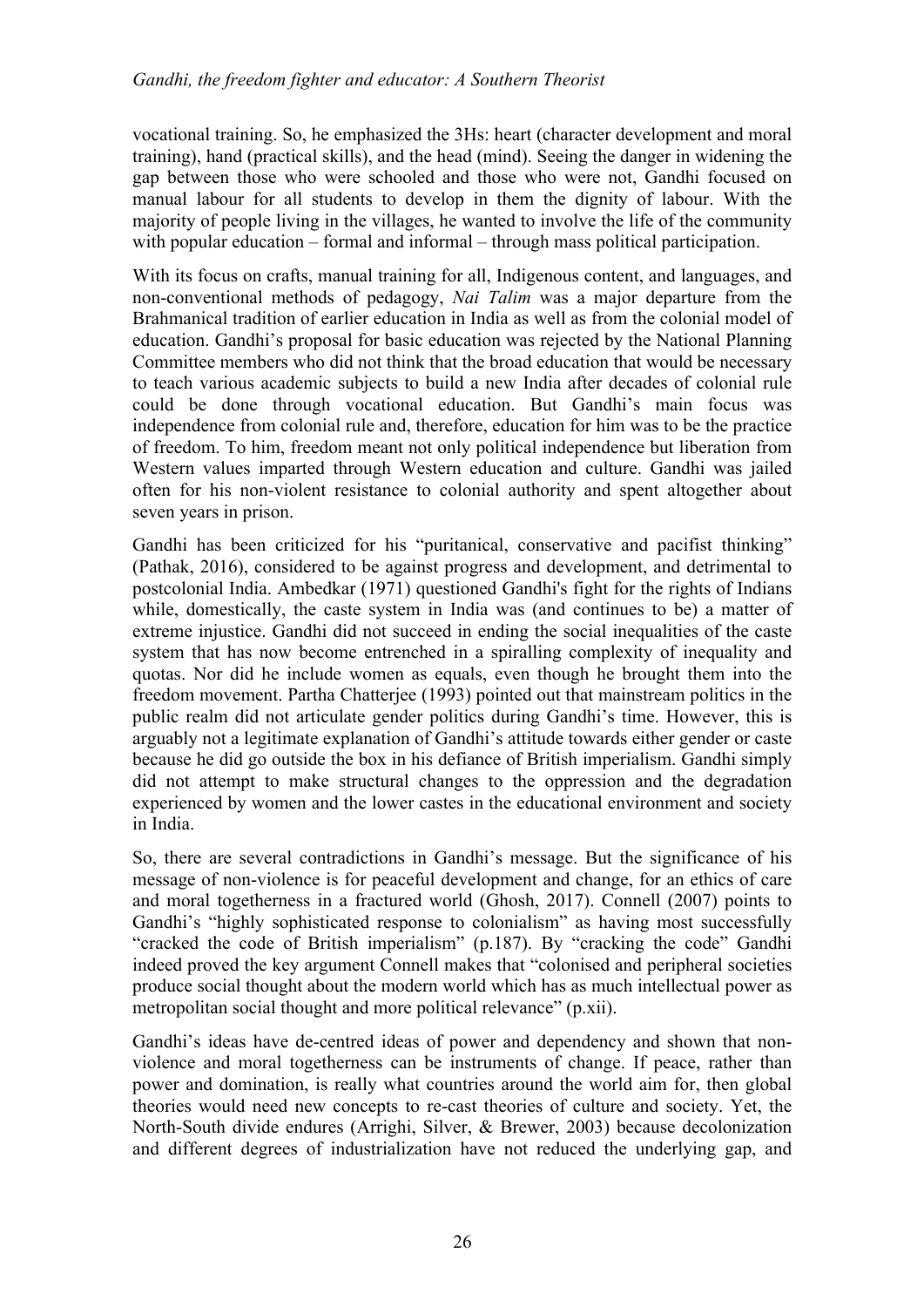global hierarchies of inequality and influence tend to reproduce themselves (Munck, 2016) even though there are recent signs of shifts in power. Unprecedented natural disasters like tsunamis, hurricanes, earthquakes, wildfires, and, currently, COVID 19 do not see political borders and affect all areas around the globe, and have underlined human vulnerability and interdependence so that we must think of our place in the globe rather than in a nation-state. The definition of what it means to be a super-power has changed, and less powerful countries have shown, for example, that they are more successful in managing the pandemic than those whose might could not conceal their vulnerabilities resulting in huge losses. This has made it imperative to develop alternative ways of seeing the world with humility and humanity in decolonized spaces free of oppression and inequality, as Gandhi suggested.

#### **REFERENCES**

- Adams, A. (2009) Gandhi on education: Relevant but still ignored. *Livemint.* Retrieved from http://www.livemint.com/Opinion/ZbAasECpOPxEkLxjilaNUM/Gandhion-education-relevant-but-still-ignored.html
- Adavi, K. A. K., Das, S., & Nair, H. (2016, December 3) Was Gandhi a racist?. *The Hindu*. Retrieved from https://www.thehindu.com/news/international/Was-Gandhi-a-racist/article16754773.ece
- Altbach, P. G. (1971). Education and neocolonialism. *Teachers College Record, 72*(4), 543–558.
- Ambedkar, B. R. (1971). *Annihilation of caste with a reply to Mahatma Gandhi*. Bheem Patrika Publications.
- Arrighi, G., Silver, B., & Brewer, B. (2003) Industrial convergence, globalization, and the persistence o the north-south divide. *Studies in Comparative International Development. 38*(1), 3–31.
- Bhabha, H. (1994). *The location of culture*. London: Routledge.
- Bhambra, G. (2007). Sociology and postcolonialism: Another 'missing' revolution? *Sociology, 4*(5), 871-884.
- Bhambra, G. (2014). *Connected sociologies.* Bloomsbury Academic.
- Bhattacharya, Ashoke (2004). *Grundtvig, Tagore, Gandhi and Freire, their educational thoughts: Viewed from a third world perspective*. Kolkata: Jadavpur University & Indian Paulo Freire Institute.
- Boni, L. (n.d.). *Interview with Ashis Nandy: Psychoanalytic sociology and post-colonial predicament*, International Psychoanalytical Association. Retrieved from https://www.ipa.world/ipa/IPA\_Docs/FinalLivio%20Bobi\_Ashis%20Nandy.pdf
- Chatterjee, P. (1993). *Nationalist thought and the colonial world: A derivative discourse*. Minnesota: University of Minnesota Press.
- Connell, R. (2007). *Southern theory: The global dynamics of knowledge in social science*. Crows Nest, Australia: Allen & Unwin.
- Desai, A. & Vahed, G. H. (2015). *The South African Gandhi: Stretcher-bearer of empire (South Asia in Motion).* Stanford University Press.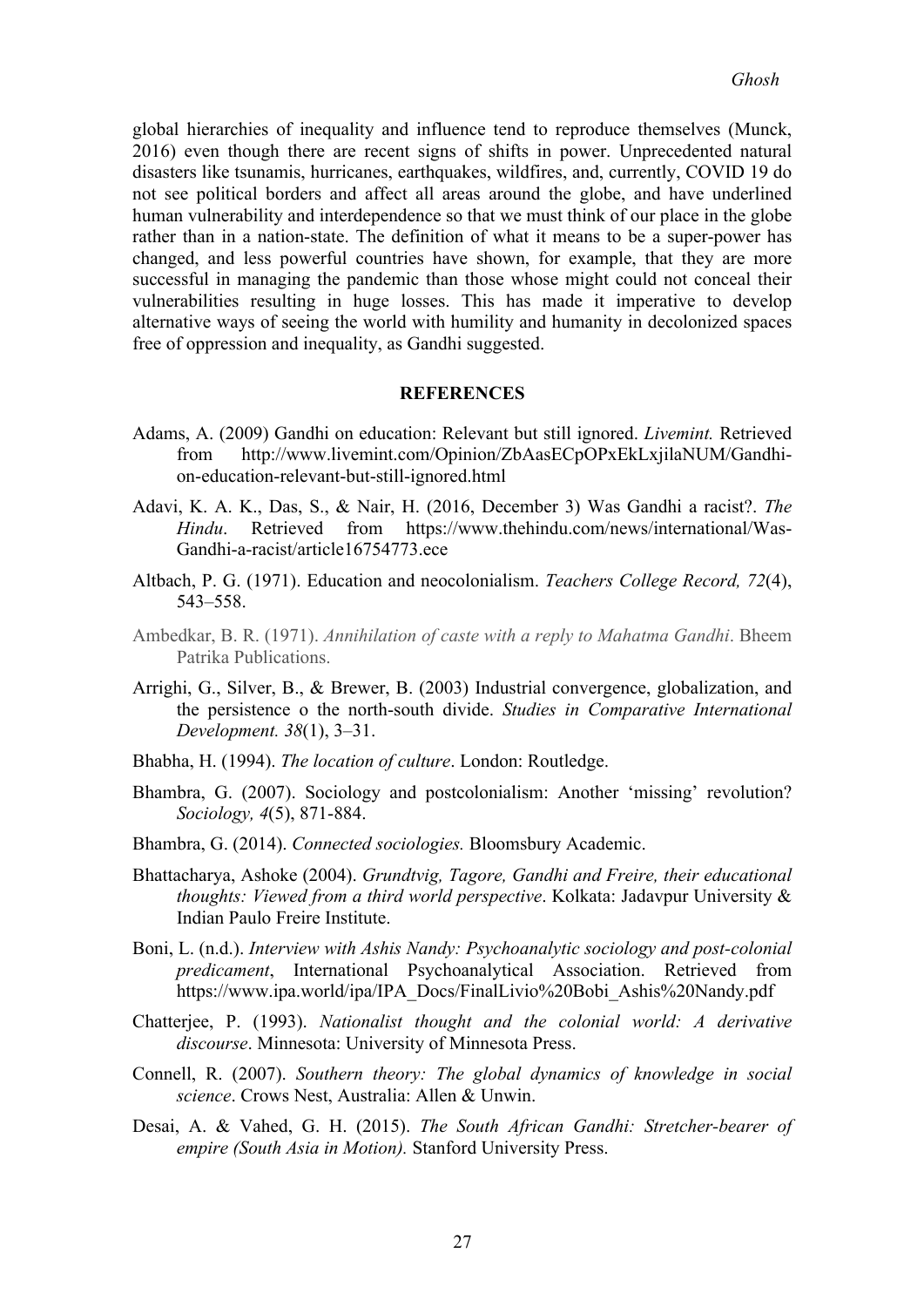- Deshmukh, S. (2010, March). Gandiji's basic education: A medium of value education, Sarvodaya Mandal & Gandhi Research Foundation. *Ailaan, I*(III). Retrieved from http://www.mkgandhi.org/articles/basic\_edu.htm
- Dutta, K. & Robinson, A. (Eds.) (1997). *Selected letters of Rabindranath Tagore*. Cambridge: Cambridge University Press.
- Fanon, Frantz (1963). *The Wretched of the Earth*, (Constance Farrington, Trans.) New York: Grove Weidenfeld
- Freire, Paulo (1970). *Pedagogy of the oppressed*. New York, Continuum.
- Gandhi, M. K. (1940). *An autobiography or the story of my experiments with truth*. (English translation from *Gujerati).* Ahmedabad, India: Mahadev Desai Navajivan Publishing House.
- Gandhi, M. K. (1946, October 3). Harijan. In *Selected Works of Mahatma Gandhi:* The Voice of Truth: Basic Education (Vol. V, Part II, Sect. XI). Ahmedabad: Navajivan Publishing House.
- Ghosh, R. (2017) Gandhi and global citizenship education. *Global Commons Review, 1*, 12–17.
- Ghosh, R. (2019). Juxtaposing the educational ideas of Gandhi and Freire. In Carlos Torres, (Ed.). *The Wiley Handbook of Paulo Freire* (pp. 275-290)*.* New York; John Wiley & SonsGhosh, R. & Naseem, A. (2003).
- Ghosh, R., Naseem, A. & Vijh, A. (2010). Tagore and education: Gazing beyond the colonial cage*.* In A. Abdi (Ed.), *Decolonizing philosophies of education*, 59–72.
- Gopalakrishnan, S. (2017, December 7) *Tagore on nationalism: In conversation with Prof. Ashis Nandy*. Sahapedia Retrieved from https://www.sahapedia.org/tagorenationalism-conversation-prof-ashis-nandy
- Guha,R. (1993). *Subaltern Studies Reader*, *1986-1995*. University of Minnesota Press.
- Hickling-Hudson, A., Matthews, J. M., &. Woods, A. (2004). Education, postcolonialism and disruptions. In A. Hickling-Hudson, J. M. Matthews, & A. Woods (Eds.), *Disrupting preconceptions: Postcolonialism and education* (pp. 1– 16). Flaxton, Australia: Post Pressed.
- Memmi, A. (1965) *The Colonizer and the Colonized*, Beacon Press; revised edition: Routledge, 2013
- Munck, R. (2016) Global sociology: Towards an alternative Southern paradigm. *International Journal of Politics, Culture and Society, 29*, 233–249. doi 10.1007/s10767-016-9223-9
- Nanda, B. R. (2012) *Gandhi and his critics*. Oxford Scholarship online. doi: 10:1093/acprof:oso/9780195633634.003.0004
- Nandy, A. (1983). The *i*ntimate *e*nemy*: Loss and recovery of self under colonialism*. Delhi: Oxford UP. Oxford: Oxford UP.
- Pandey, R. S. (1997). *East West thoughts on education*. Allahabad: Horizon Publishers.
- Patel, S. (Ed.) (2014). Afterword: Doing global sociology: Issues, problems and challenges. *Current Sociology, 62*(4), 603–613.